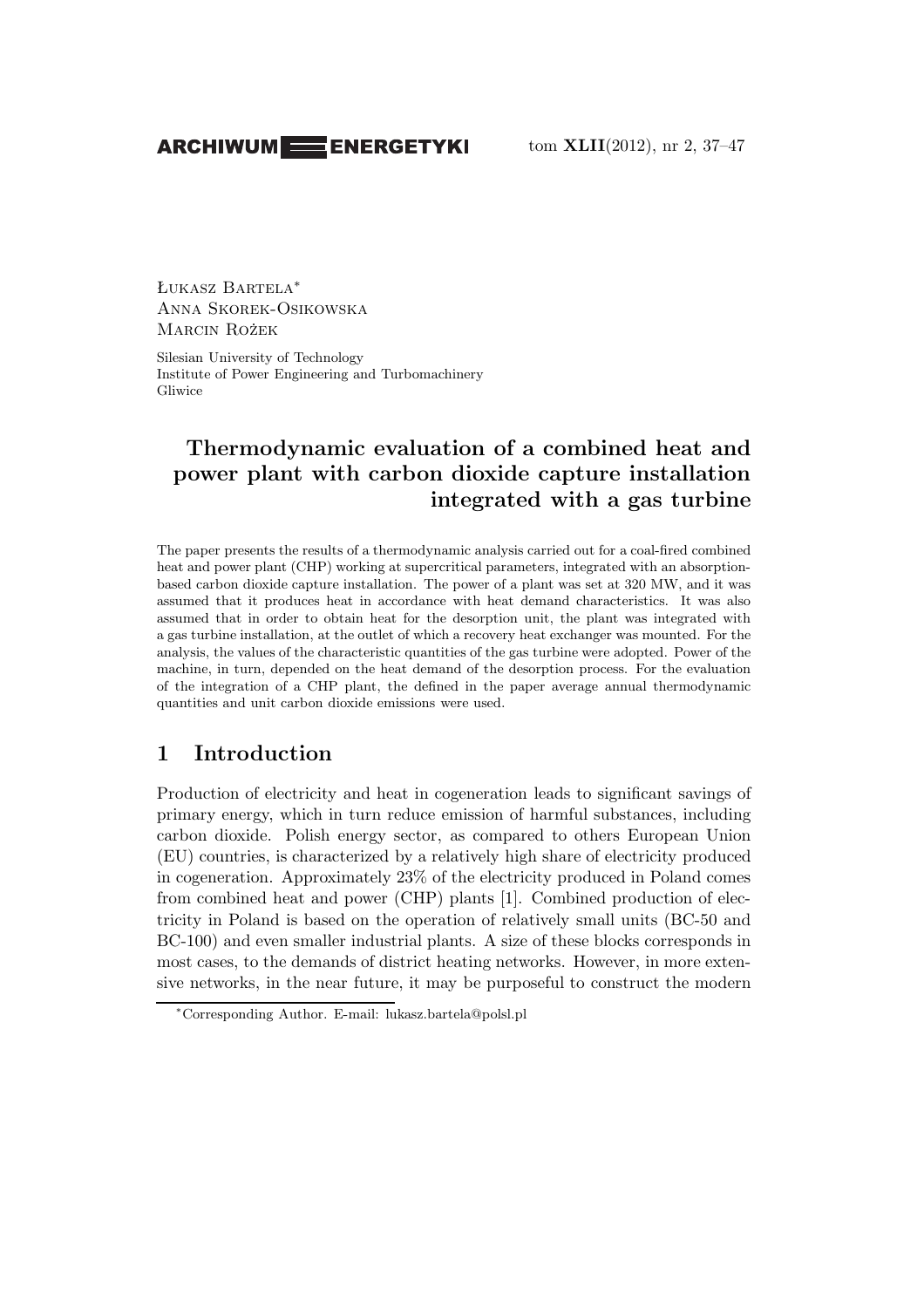supercritical unit, with the power rates corresponding to the CHP plants working in large amounts in countries such as Germany or Denmark (250–400 MW<sub>e</sub>) [2]. What is important, this type of units would allow to meet growing environmental requirements. In the systems with such high power rates, the integration of CHP plants with the installations of separation of carbon dioxide could be justified [3].

European support mechanisms are favorable for the development of cogeneration plants. The Directive 2004/8/EC, transposed into national legislation, and thereby establishing a certification of the electricity produced in the so-called high-efficiency cogeneration should be mentioned. However, it seems that another mechanism may be a barrier for increasing the share of electricity produced in cogeneration, which may in the near future condition the requirement of the integration of power plant with carbon dioxide capture installations, i.e., *European Union Emission Ttrading Scheme*.

The most mature carbon dioxide separation technology is a technology that uses a chemical absorption method, which is an energy-intensive technology, due to the need for the heat for desorption process. In the case of a condensing plant, heat uptake is possible by extracting of steam from a passage channel of the steam turbine. Extracting in such a way large amounts of steam can result, in the case of newly designed blocks, in certain changes in the turbine construction. In turn, in case of adapting of the existing machines for such an extraction, it may be required to carry out profound modernization [4]. In the case of combined heat and power plants, due to the extraction of steam for heating purposes, this type of integration is possible only for the units newly designed and must lead to a very significant oversizing of the steam turbine parts. The results of the analysis of such an adaptation of a unit for integration with a carbon dioxide capture installation the authors presented in [5,6].

Another solution considered in literature, permitting the operation of an absorption-based separation installation, may be by satisfying the needs of the desorption process by an external heat source [7,8]. Here, the development of a biomass-fired boiler can be considered or, as in this paper, of a gas turbine installation with a recovery heat exchanger mounted at the outlet, recovering heat from the exhaust gas in the amount needed for solvent regeneration.

### **2 Characteristic of the analyzed system**

In this paper two combined heat and power plants were analyzed separately; a system operating without  $CO<sub>2</sub>$  capture and compression plant and a system integrated with such an installation. Basic integration was evaluated, which as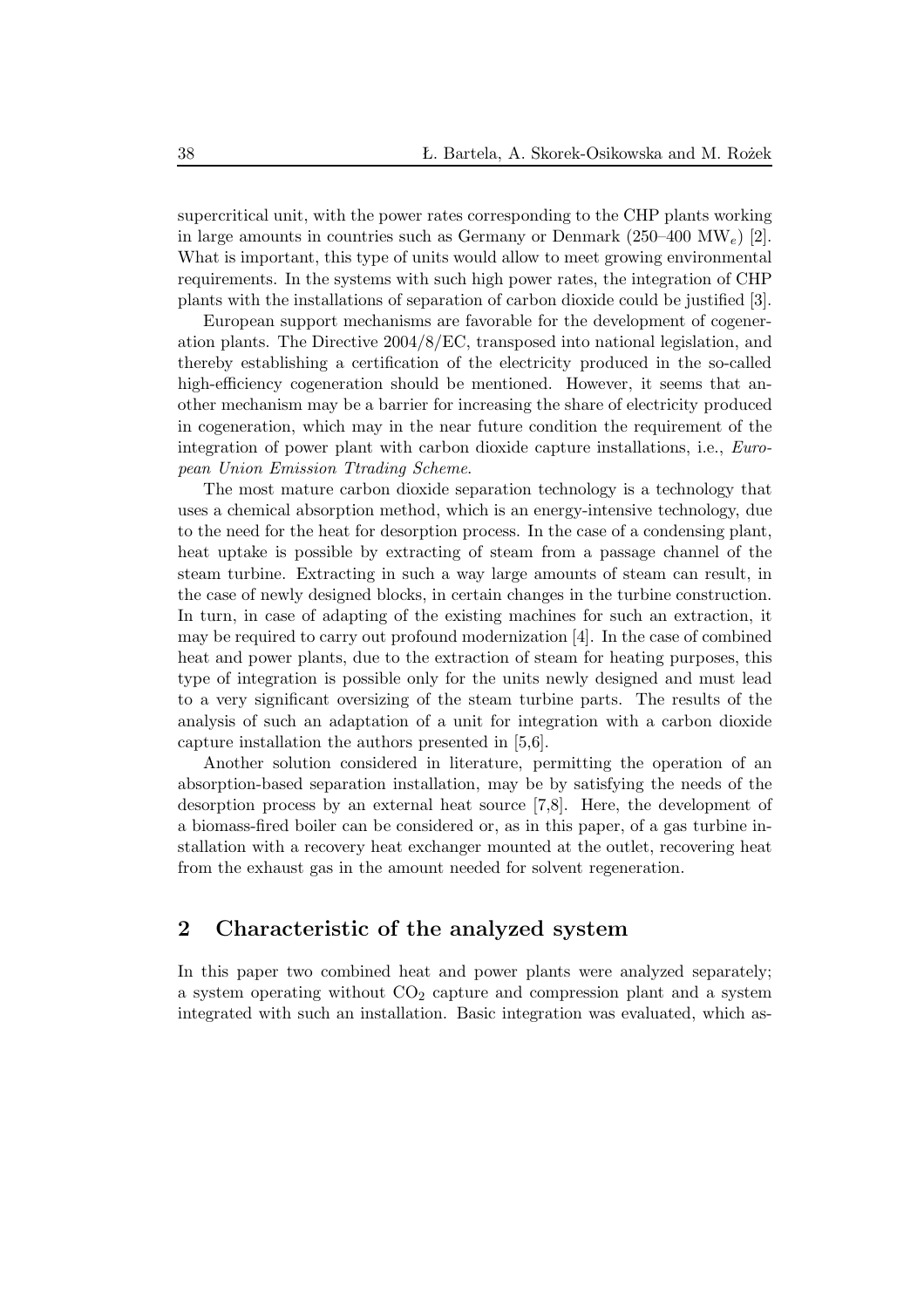sumes only supplying of exhaust gases generated within the boiler to the absorber column, in which  $CO<sub>2</sub>$  is bound with a sorbent. Two integrated systems, i.e., heat and power plant and the carbon dioxide capture and compression installation together with a gas turbine (gray background in Fig. 1) were considered.



Figure 1. Scheme of a heat and power plant integrated with  $CO<sub>2</sub>$  capture and compression installation and a gas turbine: H,I,L – high, intermediate and low-pressure part of steam turbine, DA – deaerator, KND – condenser, G – generator, SCB – supercritical coal-fired boiler, SC – steam cooler, HR – high-pressure regenerative heat exchanger, LR – low-pressure regenerative heat exchanger, HE – district heating network heat exchanger, WB – water boiler, A – link, C – compressor, T – expander, CCH – combustion chamber.

#### **2.1 Combined heat and power plant**

Steam boiler produces live steam at parameters:  $650\degree\text{C}$ , 30 MPa and a reheated steam at parameters:  $670\degree C$ , 5.9 MPa. The boiler efficiency was assumed at 94.5%. A steam turbine consists of five parts. From the outlets of the intermediate pressure double-stream steam turbine two district heating heat exchangers are supplied. The model built allows to carry out calculations in a design mode, and also for simulation of the operation, during which the model automatically adapts the load of the system to the requirements of the district heating net-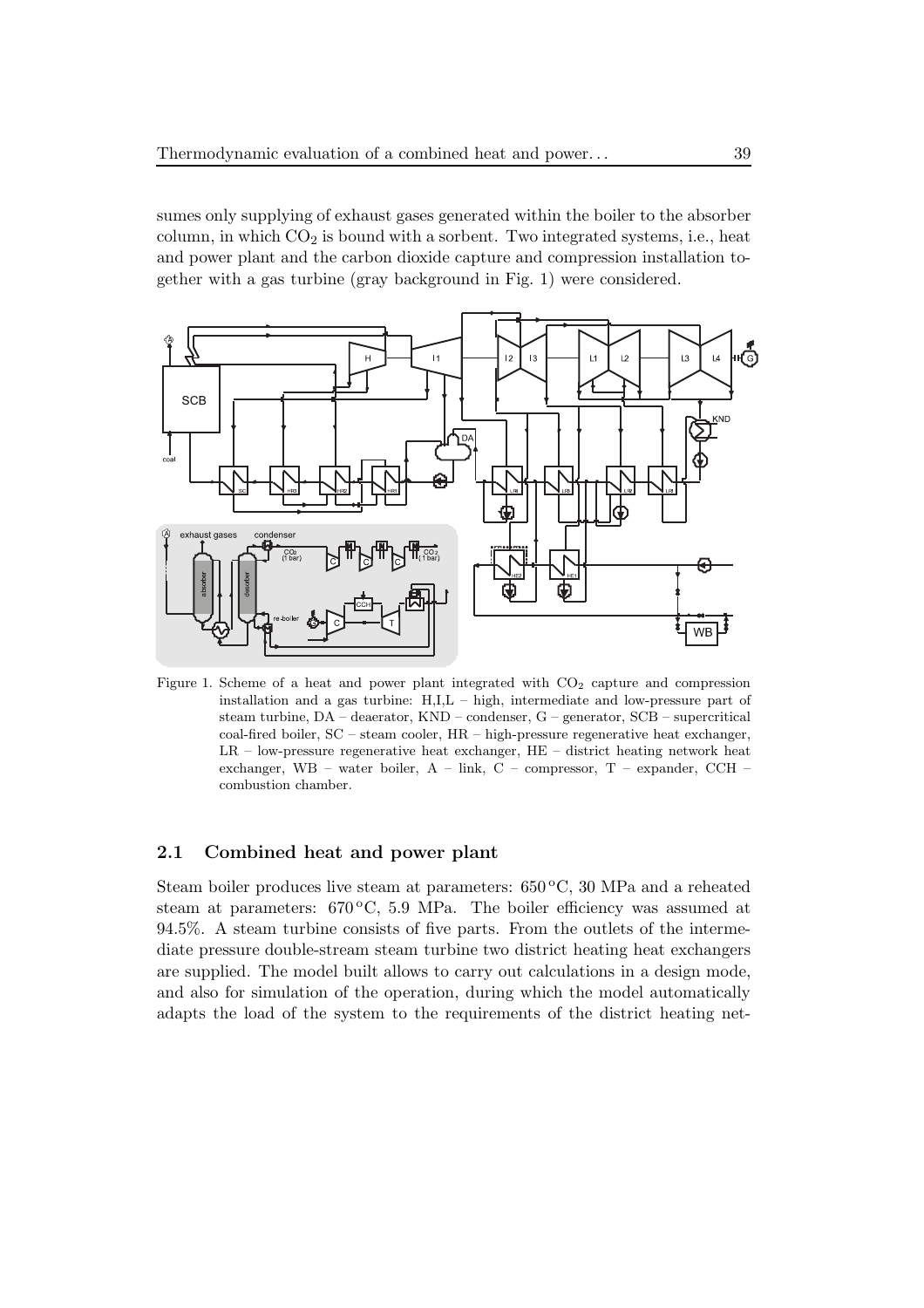

work, determined by the characteristics shown in Figs. 2 and 3. The mass flow rate and concentrations of individual components in flue gases leaving the boiler were:  $\dot{m}_A = 298.9 \text{ kg/s}, \text{CO}_2 = 14.16\%, \text{SO}_2 = 0.09\% \text{ O}_2 = 3.29\%, \text{N}_2 = 73.78\%,$  $H_2O = 7.80\%, Ar=0.88\%.$ 

A more detailed characteristic of the system was presented in [5,6,9].

#### **2.2 Carbon dioxide capture and compression installation**

By the name of a carbon dioxide capture and compression installation a system composed of three units is understood, i.e., separation installation, of which the essential part is an absorber and a stripper column, a gas turbine system with a heat exchanger at the outlet of the expander and a three-section compressor installation with intersection coolers. The calculations of the chemical absorption system were carried out by introducing significant simplifications. It was assumed that the separation leads to a capture of  $90\%$  of the  $CO<sub>2</sub>$  contained in the exhaust gas stream supplied to the installation. After the  $CO<sub>2</sub>$  separation the drying process proceeds, which is generally required for a transport of the gas for long distances. It was assumed that the gas prepared in such a way is a pure carbon dioxide, which is subsequently compressed. A compressor preparing  $CO<sub>2</sub>$  for further transport to the storage location is a three-section machine with interstage coolers. It was assumed that the gas is compressed from 0.1 MPa to 20 MPa. Total pressure ratio is realized by three sections, assuming the same pressure ratios for each section. Cooling in each interstage heat exchanger leads to cooling of the carbon dioxide to  $40^{\circ}$ C. Important, for the integration of the separation installation with the gas turbine unit, is the energy intensity of the desorption process. Currently used sorbents allow to conduct the process of regeneration by supplying the heat in the range from 2 to 6 MJ/kg  $CO<sub>2</sub>$  [10,11] but the research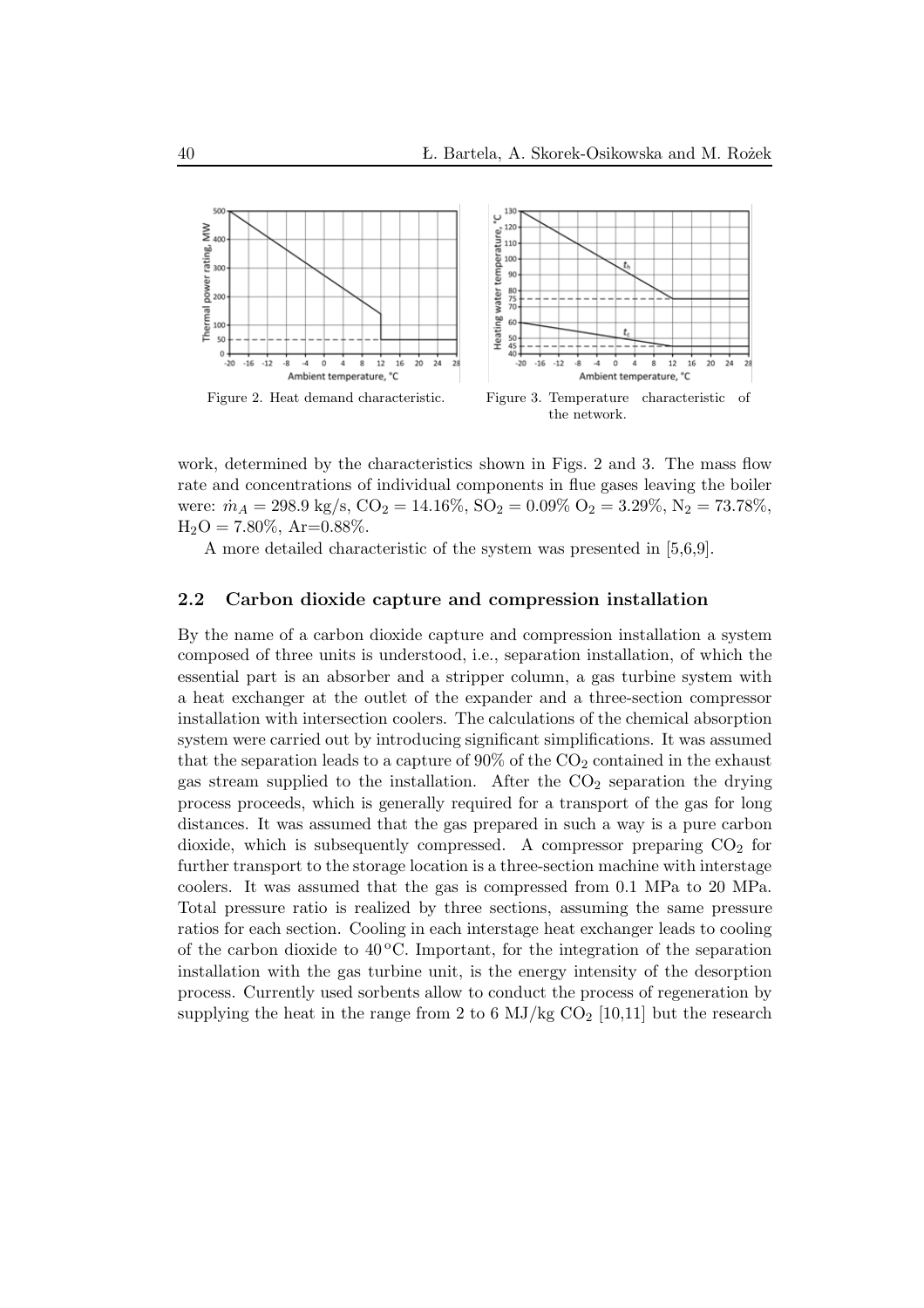in the world are carried out aiming to limit this value even more. In the analysis specific heat of desorption  $(q_{des})$  was changed from 1 to 6 MJ/kg of CO<sub>2</sub> captured.

In the calculation, the power of a gas turbine was adjusted in such a way to meet the thermal needs of the adsorption process. Regardless the power of a turbine, the values of basic quantities characterizing the work of the machine were kept constant. It was assumed that the exhaust gas temperature at the exit of the combustion chamber was at  $1200\degree\text{C}$ , the compression ratio was equal to 20, the isentropic efficiency of a compressor and an expander were equal to 90%, and electromechanical efficiency equal to 95%. In addition, the relative pressure losses at the inlet to the compressor at 0.7% and during the gas flow through the combustion chamber at 2.5% were assumed. The main task of the heat exchanger located at the exhaust gas stream is to produce saturated steam at  $130^{\circ}$ C. The heat exchanger efficiency was assumed at 90%.

### **3 Evaluation indices**

During analyzes for the two CHP systems, the calculation of the selected energetic and ecological evaluation indices were made. The net  $(\eta_{el,b_R})$  and gross  $(\eta_{el,n_R})$ efficiency of electricity production were determined:

$$
\eta_{el,b_R} = \frac{E_{elST} + E_{elGT}}{E_{chc} + E_{chg}} = \frac{\int\limits_{0}^{\tau_R} (N_{elST} + N_{elGT}) d\tau}{V_{dc} \int\limits_{0}^{\tau_R} \dot{m}_c d\tau + V_{dg} \int\limits_{0}^{\tau_R} \dot{m}_g d\tau},
$$
\n(1)

$$
\eta_{el,n_R} = \eta_{el,b_R} - \frac{E_{elpw}}{E_{chc} + E_{chg}} = \eta_{el,b_R} - \frac{\int_{0}^{\tau_R} N_{elpw} d\tau}{W_{dc} \int_{0}^{\tau_R} \dot{m}_c d\tau + V_{dg} \int_{0}^{\tau_R} \dot{m}_g d\tau}, \quad (2)
$$

where:

| $E_{elST}, E_{elGT}$   |                          | - annual electricity production realized by steam and gas |
|------------------------|--------------------------|-----------------------------------------------------------|
|                        |                          | turbines (gross),                                         |
| $E_{elpw}$             | $\overline{\phantom{m}}$ | annual auxillary power,                                   |
| $E_{chc}, E_{chq}$     |                          | - annual use of chemical energy of coal and gas,          |
| $V_{dc}, V_{dq}$       |                          | - lower heating value of coal and gas,                    |
| $N_{elST}, N_{elGT}$   | $\overline{\phantom{m}}$ | actual power of steam turbine and gas turbine,            |
| $N_{elpw}$             |                          | - actual auxiliary power,                                 |
| $\dot{m}_w, \dot{m}_q$ |                          | - streams of coal and gas,                                |
| $\tau, \tau_R$         |                          | $-$ time and annual operations time.                      |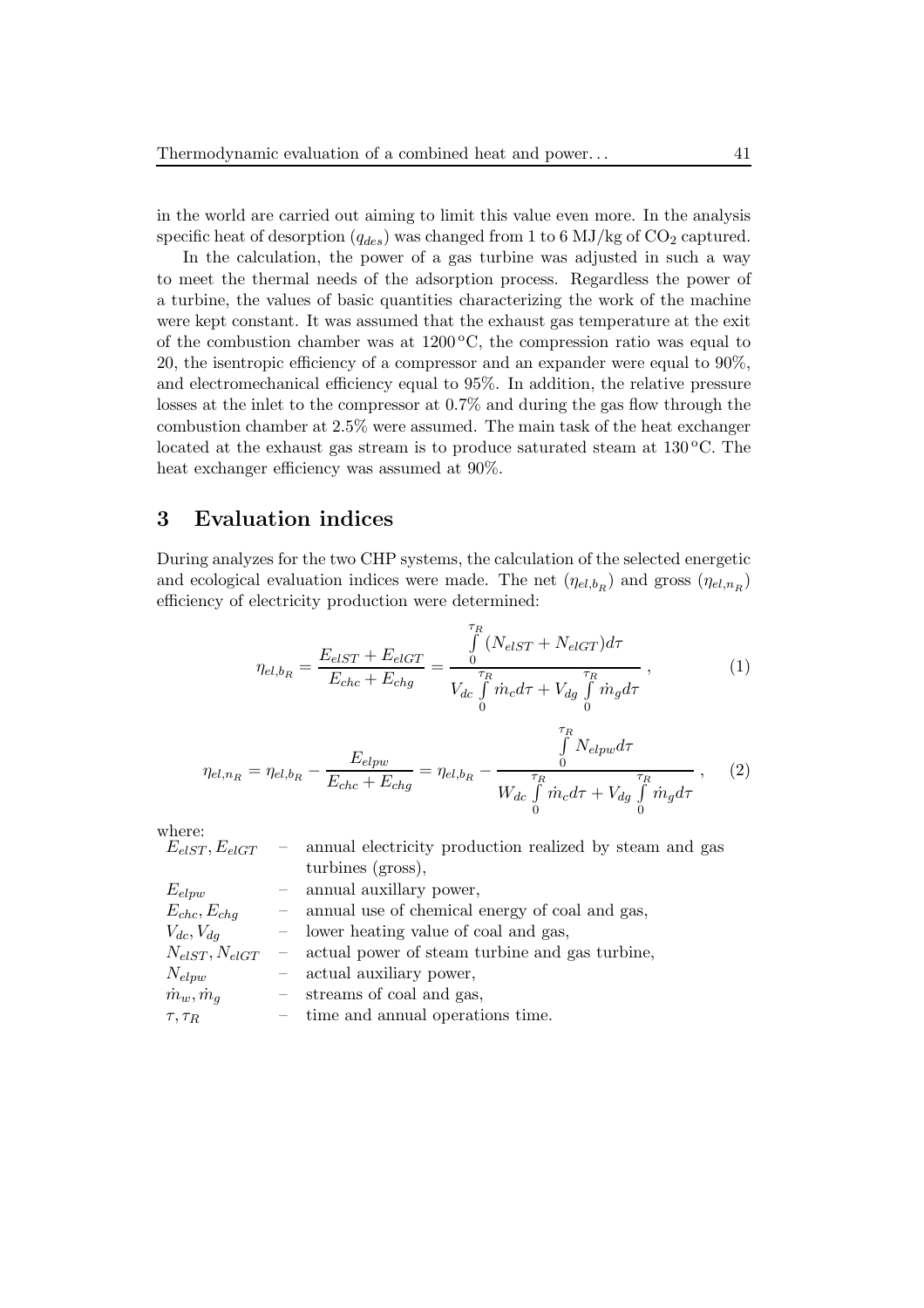Another calculated energetic evaluation index was the efficiency of useful heat production:

$$
\eta_{q_R} = \frac{Q_R}{E_{chc} + E_{chg}} = \frac{\int_{0}^{\tau_R} \dot{Q} \, d\tau}{V_{dc} \int_{0}^{\tau_R} \dot{m}_c d\tau + W_{dg} \int_{0}^{\tau_R} \dot{m}_g d\tau},\tag{3}
$$

where:  $Q_R$  – annual heat production,  $\dot{Q}$  – actual heat load of the system.

The most classic indicator of ecological evaluation of carbon dioxide emissions in the power plants is the average  $CO<sub>2</sub>$  emission incriminating a unit of net electricity produced. For the analyzed systems it was defined by the following formula:

$$
\varepsilon_{CO_2} = \frac{(1 - R_{CO2}) m_{CO_{2w}} + m_{CO_{2g}}}{E_{elST} + E_{elGT} - E_{elpw}} = \frac{(1 - R_{CO2}) \int_0^{\tau_R} \dot{m}_{CO_{2c}} d\tau + \int_0^{\tau_R} \dot{m}_{CO_{2g}} d\tau}{E_{elST} + E_{elGT} - E_{elpw}},
$$
\n(4)

where:

| $m_{CO_{2c}}$ , $m_{CO_{2g}}$ | annual $CO2$ emission resulting from combustion of  |
|-------------------------------|-----------------------------------------------------|
|                               | coal and gas,                                       |
| $m_{CO_{2c}}$ , $m_{CO_{2a}}$ | actual $CO2$ mass flow rates resulting from combus- |
|                               | tion of coal and gas,                               |
| $R_{CO2}$                     | $-$ CO <sub>2</sub> recovery rate.                  |

Calculation of the defined annual indicators required the determination, for the analyzed range of temperatures  $(-20\degree C \text{ to } 28\degree C)$ , of the electric power, heat fluxes, fuels streams, streams of carbon dioxide, and then, presenting of these values as a function of time of occurrence of each value within a year and, eventually, integration of these values in time. For such a transformation for the calculations an appropriate ordered diagram of the ambient temperatures was adopted [12].

#### **4 Results of calculation**

The applied simulations have made it possible to obtain, for the two analyzed systems, several characteristics of the main quantities as a function of ambient temperature  $(N_{elST}, N_{elGT}, N_{elpw}, \dot{Q}, \dot{m}_c, \dot{m}_g, \dot{m}_{CO2_c}, \dot{m}_{CO2_g} = f(t_{ot})$ ). Using of the assumed ordered diagram of the ambient temperatures allowed for the presentation of these quantities as a function of time of occurrence within a year  $(N_{elST}, N_{elGT}, N_{elpw}, \dot{Q}, \dot{m}_c, \dot{m}_g, \dot{m}_{CO2_c}, \dot{m}_{CO2_g} = f(\tau)).$  Additional integration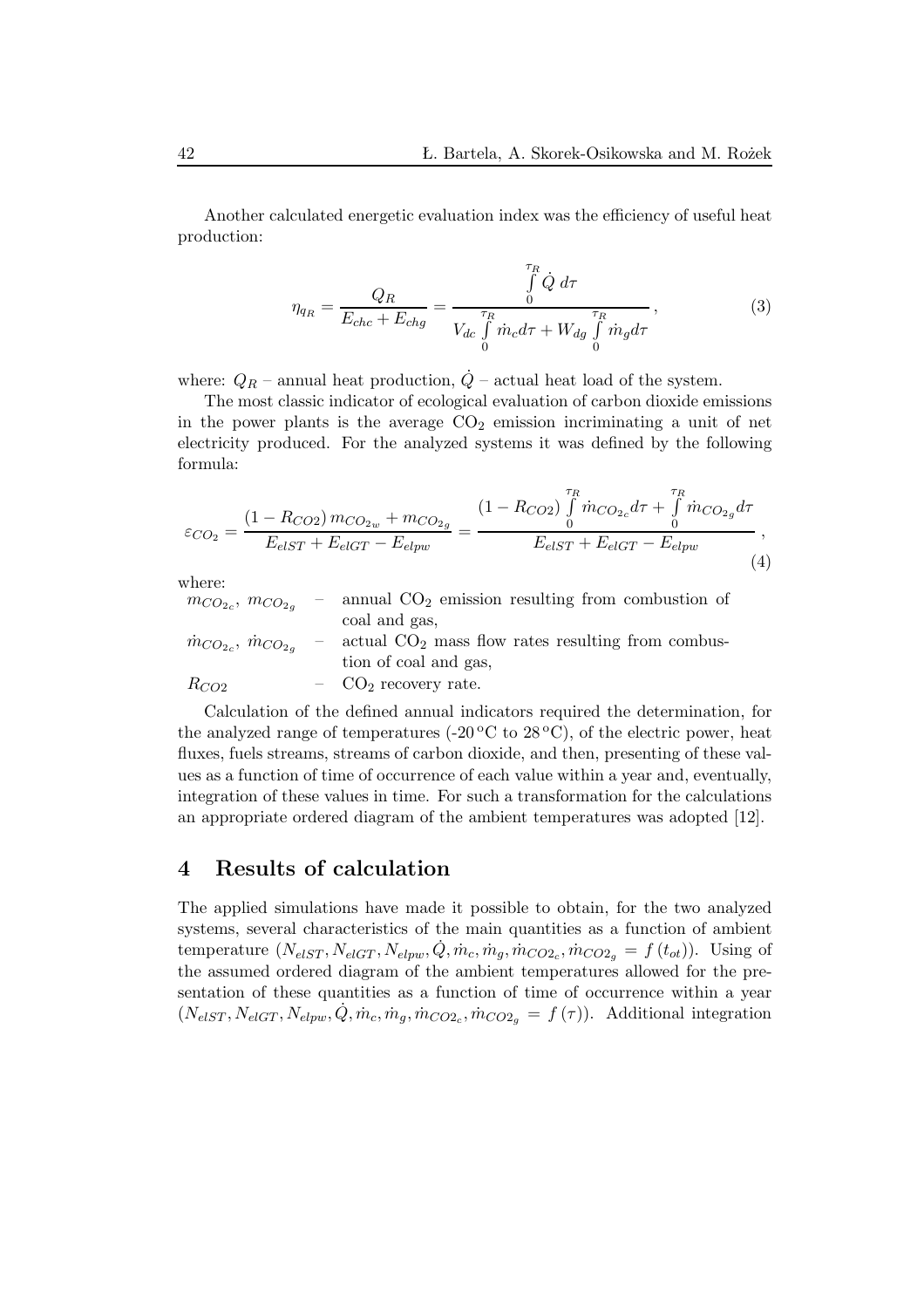allowed for obtaining the characteristics:  $E_{elST}$ ,  $E_{elGT}$ ,  $E_{elpw}$ ,  $Q_R$ ,  $E_{chc}$ ,  $E_{chq}$ ,  $m_{CO2_c}, m_{CO2_g} = f(\tau_R)$ , where  $\tau_R$  is a time of operation of CHP plant in the year. Prepared in such a way characteristics were the basis for the development of a set of characteristics shown in Figs. 4–7.

During the analyses for the different specific heat of desorption indicators nominal power of the gas turbine was determined. The change of the heat of desorption was accompanied by a linear change of its value. For extreme values of the heat of desorption, namely 1 and  $6 \text{ MJ/kgCO}_2$ , nominal gas turbine power was determined at the levels of, respectively, 44.6 MW and 267.6 MW. Energy intensity of the carbon dioxide compression process was calculated at 23.89 MW. It was also needed to define the auxiliary power of the particular installations. It allowed for the determination of the net power of the system.



Figure 4. Efficiency of the gross electricity production for the system with and without CO<sub>2</sub> separation for different values of the specific heat of desorption.

As it can be seen an increase in the operation time of the CHP plant is accompanied by a corresponding increase in efficiency of gross and net electricity generation and a decrease in the heat generation efficiency. It can be explained by a decrease in the thermal power of the system with increasing ambient temperature and a consequent increase in generated electric power. Integration of a combined heat and power plant with a capture installation, according to the assumed variant, leads to a reduction of the efficiency of electricity and useful heat production, while the decrease in heat production is relatively higher here. For real time of operation of the combined heat and power plant in the year (over 5000 h), a decrease in electricity generation efficiency at a specific heat of desorption  $q_{des}=1$  MJ/kgCO<sub>2</sub>, is equal to 1–1.4 pp only, while a decrease in the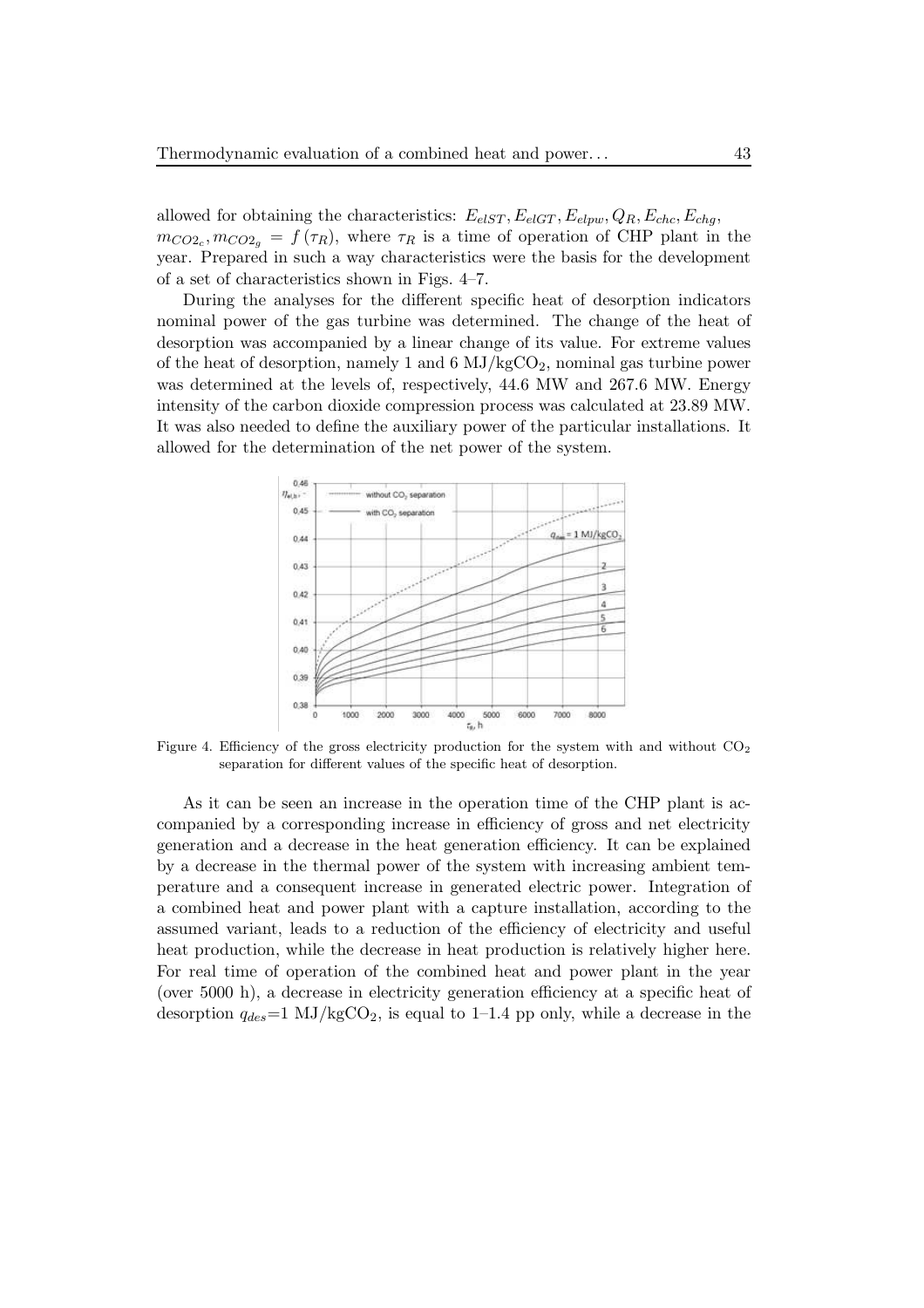

Figure 5. Efficiency of the net electricity production for the system with and without  $CO<sub>2</sub>$ separation for different values of the specific heat of desorption.



Figure 6. Efficiency of the useful heat production for the system with and without  $CO<sub>2</sub>$  separation for different values of the specific heat of desorption.

efficiency of net electricity generation is equal to 3.6–3.9 pp. Decreases in efficiency of electricity generation are the result of the introduction to the production of a gas turbine with lower efficiency of electricity production than the efficiency of the coal unit. An analogical decrease in the efficiency of useful heat generation is equal to 4.1–6.1 pp. Here, after the introduction of a gas turbine, a significant increase in fuel consumption without increasing the thermal capacity of the system is observed. It is worth noticing that while the growth of the specific heat of desorption significantly affects the efficiency of the gross electricity generation,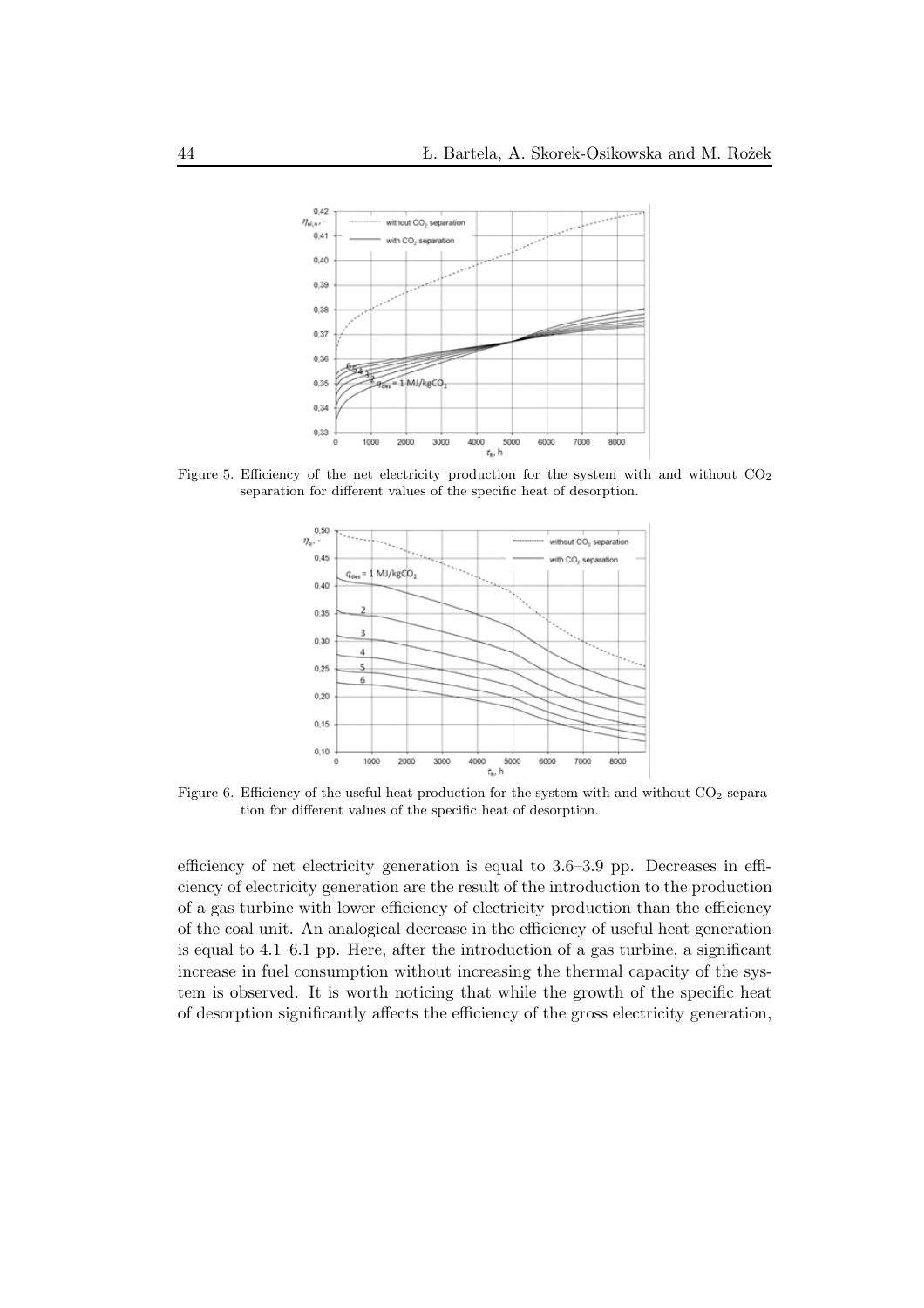

Figure 7. Average annual  $CO<sub>2</sub>$  emission index incriminating the unit of net electricity produced for the system with and without  $CO<sub>2</sub>$  separation at different values of the specific heat of desorption.

to a much lower extent, with the change of the specific heat of desorption change the values of efficiency of net electricity generation. Of a principal importance is the high energy demand needed to drive the compressor of carbon dioxide, which does not depend on the energy intensity of the desorption process. The change of the values of the specific heat of desorption has the most significant impact on the efficiency of the useful heat production. Here, for  $q_{des} = 6 \text{ MJ/kgCO}_2$  a reduction in the efficiency in relation to the system without separation for  $\tau_R > 5000$  h was even up to 20.2 pp. The use of separation installation and a gas turbine allows for a significant reduction in  $CO<sub>2</sub>$  emissions per unit of net electricity produced. When using sorbents with the specific heat of desorption  $q_{des} = 1$  MJ/kgCO<sub>2</sub> the emission indicator, over the entire range of working time, is much less than the  $0.2 \text{ kgCO}_2/\text{kWh}$ . The use of sorbents with higher specific heat of desorptioncontributes to the increase of the emission indicator, but in any case, its value does not exceed  $0.35 \text{ kgCO}_2/\text{kWh}$ .

#### **5 Summary**

The need to produce heat in a combined heat and power plant according to the characteristics of demand causes that the introduction of steam extraction for the implementation of the desorption process is impossible. In this case, for the heat supply to the stripping column, it is necessary to find an external source of heat. The use of a gas turbine and a heat exchanger, producing saturated steam, allows to achieve high efficiencies of power generation. A decrease in the efficiency of net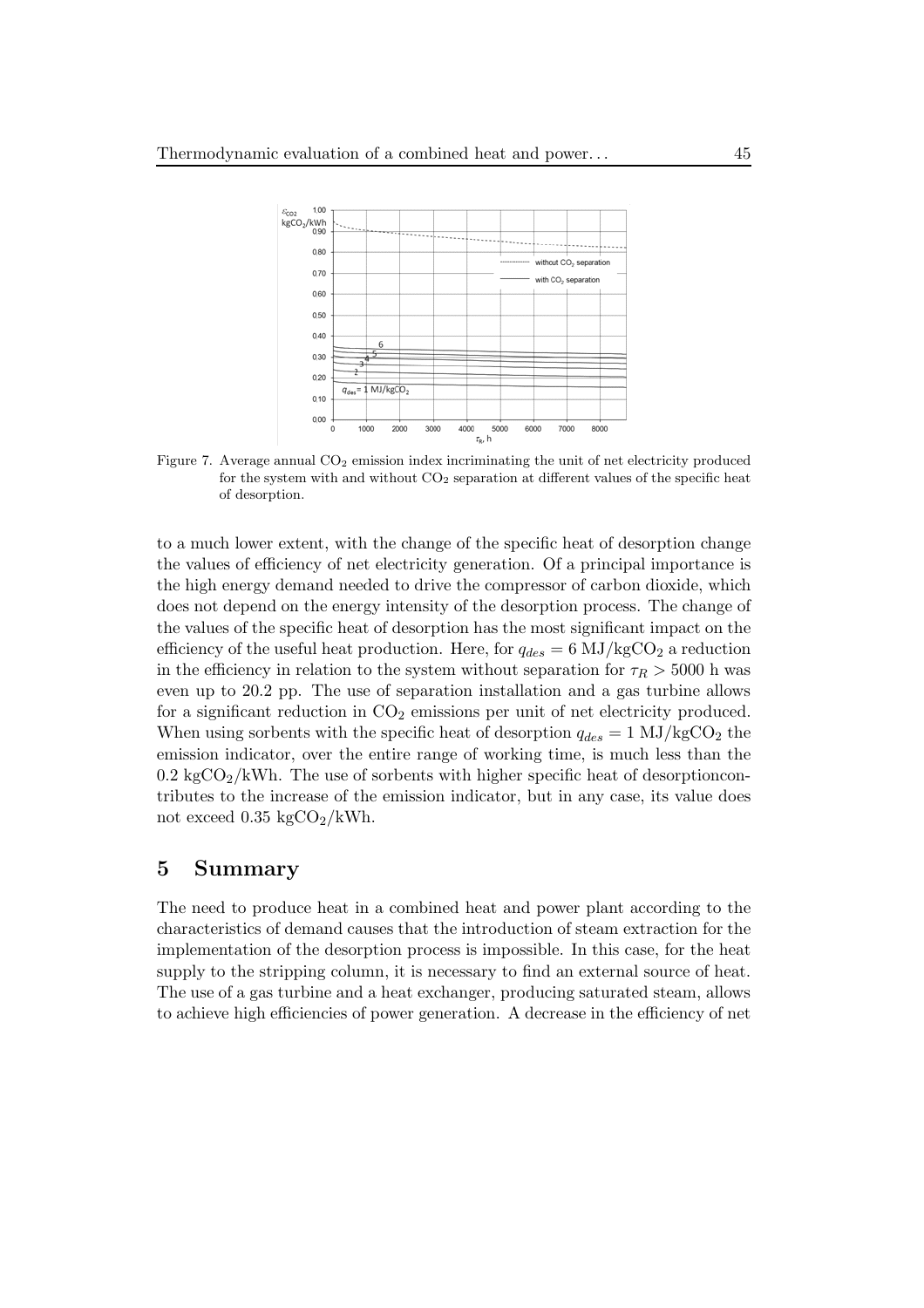electricity generation in relation to the system without the capture installation is a result of the introduction of an additional component to the system, with an efficiency lower than the efficiency of the coal unit and the consequence of a relatively high energy consuming process of compression of captured  $CO<sub>2</sub>$ . An important limitation of the useful heat generation efficiency is, in turn, caused by an increased consumption the chemical energy of fuel in the absence of useful heat production based on additionally introduced natural gas. Undoubtedly, the integration of a CHP plant with a carbon dioxide capture installation according to the analyzed variant allows to reduce significantly the carbon dioxide emissions. A reduction of emissions incrementing the unit of produced electricity is a result of the separation of  $CO<sub>2</sub>$  formed in the coal boiler, as well as of the implementation of an additional electricity production based on the fuel burdened with lower unit emissions of this popular greenhouse gas. A further reduction of carbon dioxide emissions in the analyzed system may be the result of subjecting them to the  $CO<sub>2</sub>$ capture of the exhaust gases arisen in the combustion chamber of a gas turbine. Reduction of efficiency losses resulting from the integration should be searched for in the heat integration of particular installations aiming to use a waste heat [13]. About the justification of the integration of carbon dioxide capture installation with a combined heat and power plant working at supercritical parameters will determine the result of economic analysis, which will depend significantly on the development of the price of carbon dioxide emission allowances.

**Acknowledgement** The results presented in this paper were obtained from research work cofinanced by the National Centre of Research and Development in the framework of Contract  $SP/E/1/67484/10$  Strategic Research Programme; Advanced Technologies for Energy Generation: Development of a Technology for Highly Efficient Zero-Emission Coal-Fired Power Units Integrated with  $CO<sub>2</sub>$ capture.

*Received in August 2012*

#### **References**

- [1] Reński A.: *Development prospects of cogeneration systems in Poland*. Rynek Energii 6(79), 2008, 61–68 (in Polish).
- [2] Kjaer S.: *Advanced super critical power plant*. Experiences of ELSAMPROJEKT. http://www.elsamprojekt.com.pl/
- [3] Franco A., Diaz A.R.: *The future challenges for "clean coal technologies": Joining efficiency increase and pollutant emission control*. Energy 34(3), 2009, 348–354.